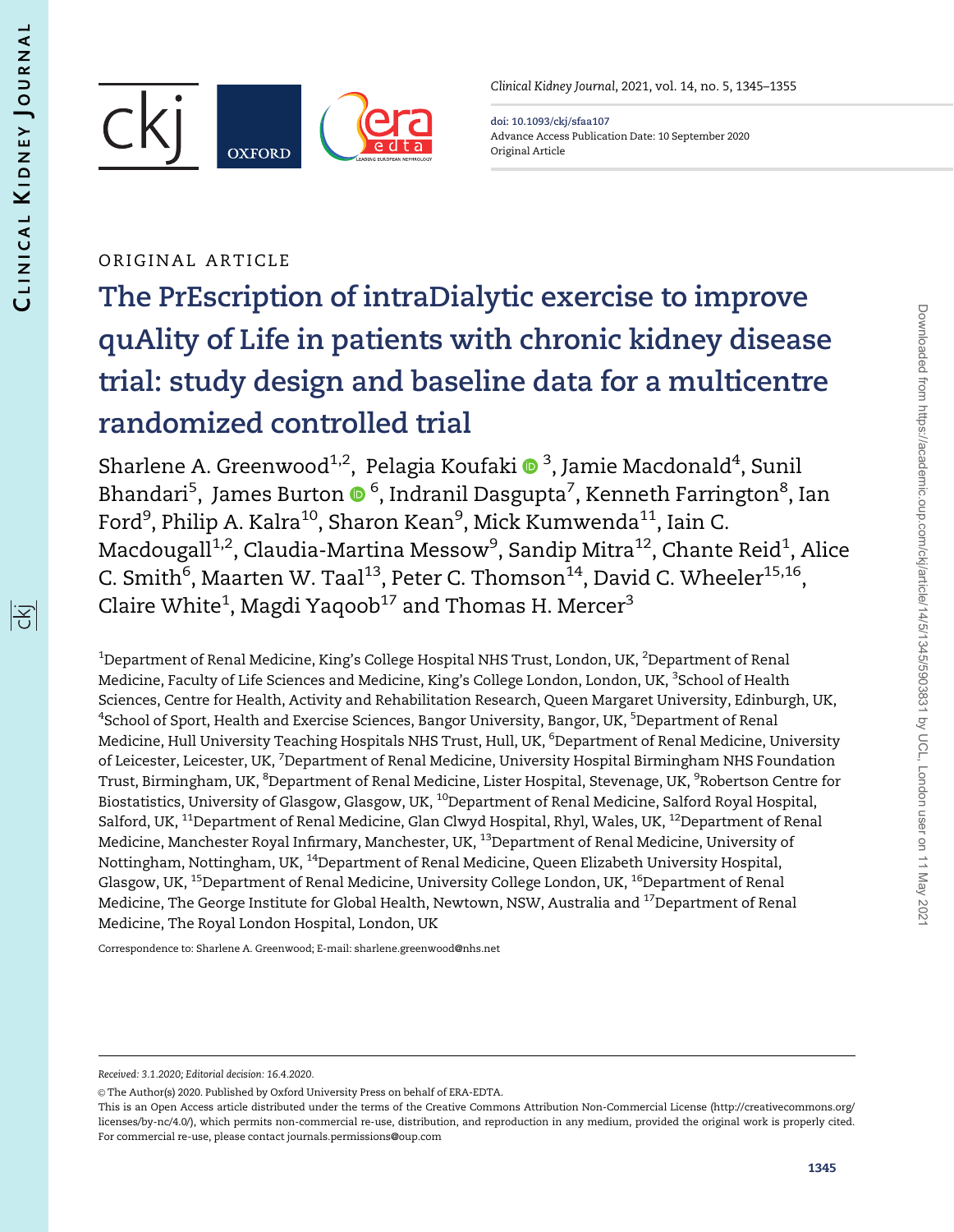## GRAPHICAL ABSTRACT

The PrEscription of intraDialytic exercise to improve quAlity of Life CLINICAL (PEDAL) in patients with CKD trial: study design and baseline data for KIDNEY<br>JOURNAL a multi-centre RCT



## ABSTRACT

Background. Exercise interventions designed to improve physical function and reduce sedentary behaviour in haemodialysis (HD) patients might improve exercise capacity, reduce fatigue and lead to improved quality of life (QOL). The PrEscription of intraDialytic exercise to improve quAlity of Life study aimed to evaluate the effectiveness of a 6-month intradialytic exercise programme on QOL and physical function, compared with usual care for patients on HD in the UK.

Methods. We conducted a prospective, pragmatic multicentre randomized controlled trial in 335 HD patients and randomly (1:1) assigned them to either (i) intradialytic exercise training plus usual care maintenance HD or (ii) usual care maintenance HD. The primary outcome of the study was the change in Kidney Disease Quality of Life Short Form (KDQOL-SF 1.3) Physical Component Score between baseline and 6 months. Additional secondary outcomes included changes in peak aerobic capacity, physical fitness, habitual physical activity levels and falls (International Physical Activity Questionnaire, Duke's Activity Status Index and Tinetti Falls Efficacy Scale), QOL and symptom burden assessments (EQ5D), arterial stiffness (pulse wave velocity), anthropometric measures, resting blood pressure, clinical chemistry, safety and harms associated with the intervention, hospitalizations and cost-effectiveness. A nested qualitative study investigated the experience and acceptability of the intervention for both participants and members of the renal health care team.

Results. At baseline assessment, 62.4% of the randomized cohort were male, the median age was 59.3 years and 50.4% were white. Prior cerebrovascular events and myocardial infarction were present in 8 and 12% of the cohort, respectively, 77.9% of patients had hypertension and 39.4% had diabetes. Baseline clinical characteristics and laboratory data for the randomized cohort were generally concordant with data from the UK Renal Registry.

Conclusion. The results from this study will address a significant knowledge gap in the prescription of exercise interventions for patients receiving maintenance HD therapy and inform the development of intradialytic exercise programmes both nationally and internationally.

Trial Registration. ISRCTN N83508514; registered on 17 December 2014.

Keywords: chronic kidney disease, end-stage renal failure, exercise, haemodialysis, physical activity, quality of life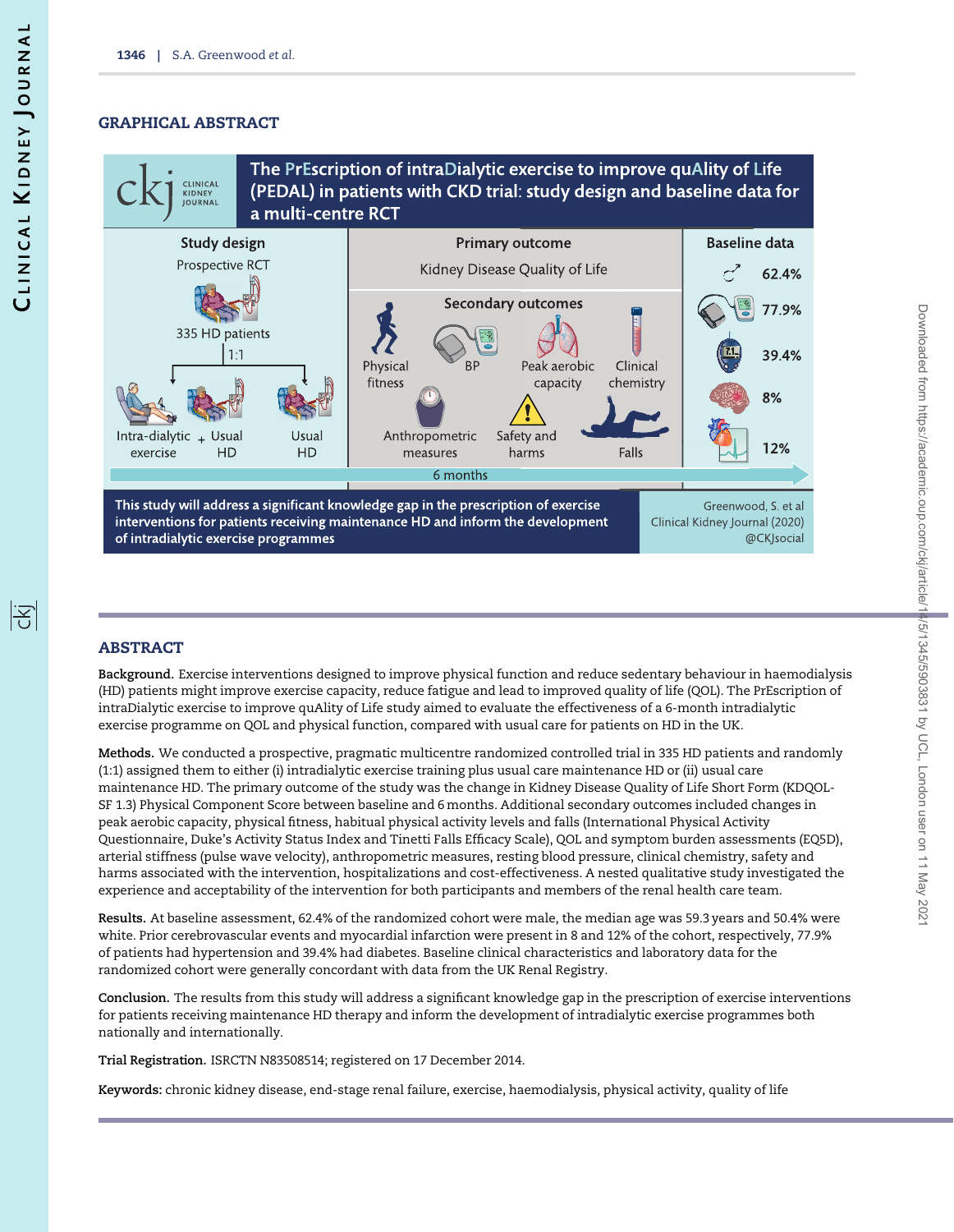阁

## <span id="page-2-0"></span>**INTRODUCTION**

Haemodialysis (HD) is a major treatment option for patients with end-stage kidney failure. Over 27 000 patients receive dialysis for chronic kidney disease (CKD) in the UK and 80% of these are treated with HD [\[1](#page-8-0)]. Improved dialysis techniques and management of co-existing disease have made HD more tolerable and many new patients can anticipate a longer life expectancy [\[2\]](#page-9-0), although not always with a good quality of life (QOL).

Both physical inactivity and impaired physical function are strongly associated with increased morbidity, mortality and reduced QOL in patients on HD [\[2,](#page-9-0) [3\]](#page-9-0). Reduced QOL is also independently associated with mortality in patients on HD. Reports indicate that 36-item Short Form Health Survey (SF-36) QOL-Physical Component Scores (PCSs) of <25 were associated with a 93% increased risk of death and a 56% increased risk of hospitalization in HD patients, while a 10-point decrease in the PCS translated into a 25% increased risk of death within 2 years [[4\]](#page-9-0). Conversely, a 1-point increase in the PCS was associated with a 3.5% improvement in the odds of death [[5\]](#page-9-0). Interventions designed to increase physical function and reduce sedentary behaviour in HD patients may mitigate CVD risk, improve physical functioning, improve fitness for potential future kidney transplantation, lower levels of fatigue and in turn lead to improved QOL. A study by Painter et al. [[6\]](#page-9-0) reported an average 4-point increase in the PCS in the intervention group (in-centre intradialytic cycling or individualized home exercise programme), and an average 6-point decrease in the score in the nonintervention group. DeOreo [[7\]](#page-9-0) reported that for every increase in PCS of 5 points, there is an approximately 10% increase in the probability of survival.

Evidence from several systematic reviews [\[8–21\]](#page-9-0) indicates that a range of exercise training interventions show potential to improve exercise capacity and physical function in patients with dialysis-dependent CKD. The greatest effects were reported after 6 months of exercise and were associated with both supervised and higher intensities of exercise. However, most of the studies reviewed were small trials, many of which were not methodologically robust, and non-intradialytic interventions were occasionally included in the evidence synthesis [\[15\]](#page-9-0). Relatively few of the reviewed studies on intradialytic exercise training were appropriately powered to detect QOL outcomes, and none included a cost-effectiveness analysis. Moreover, adverse events in the published literature were only recorded in a minority of studies [[16](#page-9-0)] or were poorly reported [\[15\]](#page-9-0). A recent systematic review [[21\]](#page-9-0) on intradialytic exercise training suggests that aerobic and resistance exercise programmes, delivered alone, can improve aerobic capacity but that a combination of both can improve a greater range of outcomes, including exercise capacity, depression and some elements of QOL. In contrast, a recent systematic review by Young et al. [\[17](#page-9-0)] indicated that there was insufficient evidence demonstrating whether cycling exercise during HD improves patient outcomes. The recommendations emerging from these systematic reviews indicated the need for (i) high-quality, adequately powered randomized controlled trials (RCTs) of intradialytic exercise and (ii) routine collection and reporting of adverse event data associated with participation in these trials. The generation of this information may help to more fully identify recommendations for an exercise delivery pathway for HD patients and ultimately its clinical implementation [[20\]](#page-9-0).

The PrEscription of intraDialytic exercise to improve quAlity of Life (PEDAL) study was designed in response to a National Institute for Health Research (NIHR) commissioned call to

evaluate the clinical benefit and cost-effectiveness of exercise during HD (intradialytic exercise) in patients with end-stage kidney disease. At the time of planning and developing the PEDAL study (2012), there was extremely limited evidence on the effectiveness of intradialytic cycling on patient-centred outcomes such as QOL indices. In CKD Stages 2–5, overall quality of life indices was improved with exercise training. Improved scores in the self-reported physical function sub-scores of the questionnaires used appeared to be the main drivers for the overall improvement. Other elements of QOL such as vitality, social function and general health did not show a systematic change [\[8\]](#page-9-0). Short-term (2–6 months) structured and supervised moderate-intensity aerobic training programmes (mainly cycling) have been reported to induce a systematic and large improvement in cardiorespiratory fitness [volume of oxygen consumption (VO<sub>2</sub>peak)] of 17-50%, with an overall mean difference between treatment and control groups of 5.22 mL/kg/min. Such improvements exceed the clinically important criterion of 1 MET (3.5 mL/kg/min). Thus, we utilized the evidence base promoting intradialytic cycling for improved cardiorespiratory fitness to investigate whether the physiological benefits derived from cycling, could extend to perceived enhanced QOL. Furthermore, as inconsistent improvements have been noted for objectively measured functional capacity indices (walking speed/distance, sit-to-stand performance) from previous intradialytic cycling studies, we chose to evaluate key secondary outcome measures of objective physical function.

The rationale for intradialytic exercise is both intuitively and pragmatically appealing as the environment of unit-based HD provides a platform for longer term sustainable implementation of exercise rehabilitation programmes, and thus could promote exercise-enhancing behaviours in HD patients. The pre-existing need for patients to attend for standard thrice weekly, 4 h-long HD sessions provides a practical opportunity to deliver a structured and supervised rehabilitation programme with an enhanced potential for participation, associated with a substantially reduced patient burden in terms of time, effort and travel costs.

## MATERIALS AND METHODS

#### Primary objective

The primary objective of this trial was to determine, in comparison with usual care, whether usual care augmented by intradialytic exercise training for a period of 6 months improved The Kidney Disease Quality of Life Short Form (KDQOL-SF 1.3) Physical Component Score (PCS) in CKD Stage 5 patients receiving maintenance HD.

#### Secondary objective

Secondary objectives were to determine, in comparison with usual care, whether usual care augmented by intradialytic exercise training improved:

- Physical function and physical activity (PA) outcomes:
- Peak aerobic capacity
- Physical fitness indicators
- Gait speed
- Lower limb strength

Clinical measures:

- Resting blood pressure
- Haemoglobin, serum phosphate, parathyroid hormone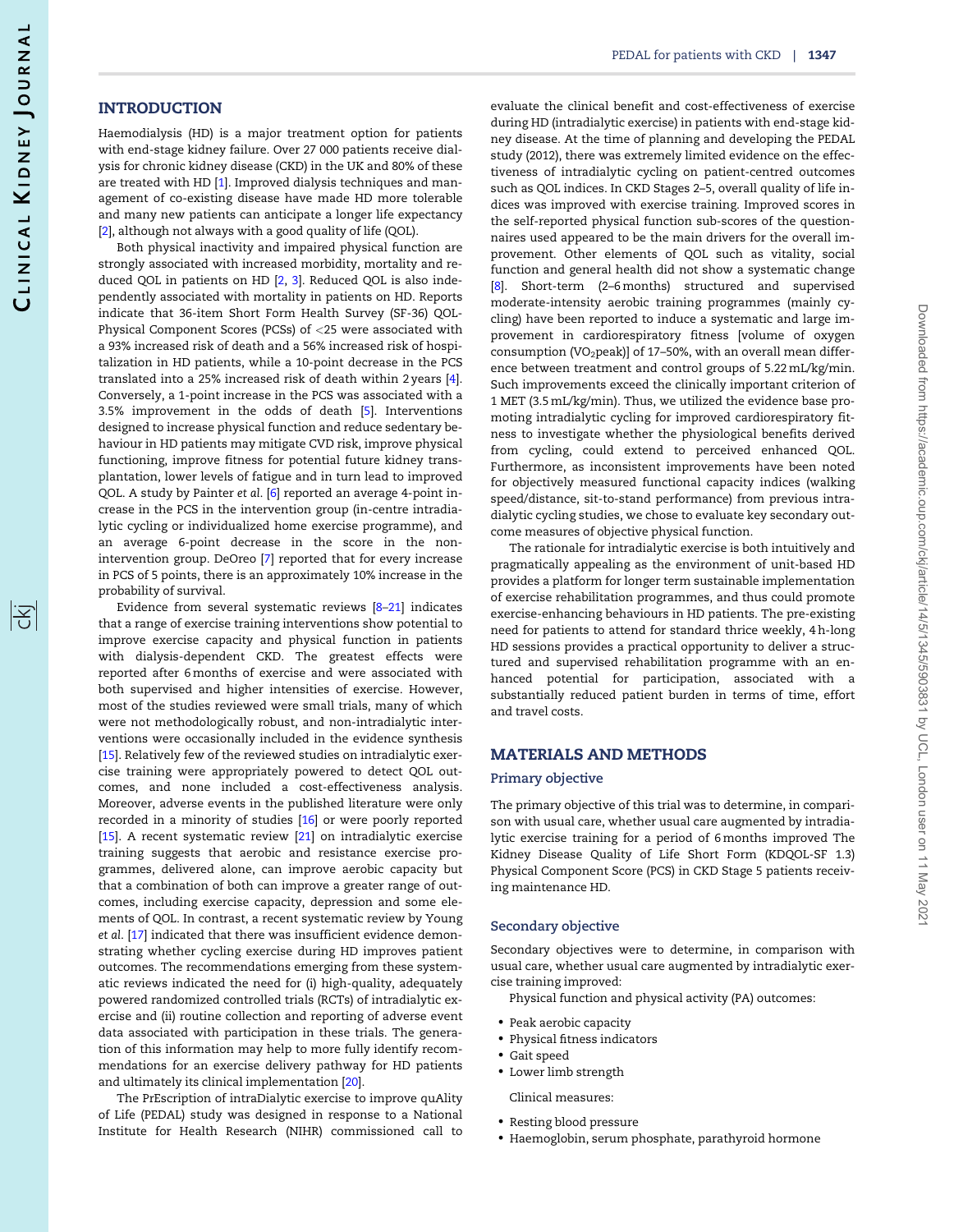#### <span id="page-3-0"></span>Table 1. Overview of trial schedule

| Outcome measure/procedure                                             | Screening | Baseline | 6 months |
|-----------------------------------------------------------------------|-----------|----------|----------|
| Informed consent                                                      | X         |          |          |
| Inclusion/exclusion criteria                                          | X         |          |          |
| Medical history/demographics                                          | X         |          |          |
| Adverse events recorded                                               |           | X        | X        |
| Review/record medication                                              |           | X        | X        |
| Anthropometric measurements                                           |           |          |          |
| Height                                                                |           | X        | X        |
| Weight                                                                |           | X        | X        |
| <b>BMI</b>                                                            |           | X        | X        |
| Waist-to-hip ratio                                                    |           | X        | X        |
| QOL (and symptom burden) assessments                                  |           |          |          |
| KDQOL-SF 1.3 questionnaire                                            |           | X        | X        |
| EQ5D questionnaire                                                    |           | X        | X        |
| Cardiovascular assessments                                            |           |          |          |
| Resting blood pressure                                                |           | X        | X        |
| Pulse wave velocity                                                   |           | X        | X        |
| Functional capacity measurements                                      |           |          |          |
| Peak aerobic capacity (VO <sub>2</sub> peak and/or peak power output) |           | X        | X        |
| Sit-to-stand 60                                                       |           | X        | X        |
| Functional mobility (10mTUG)                                          |           | X        | X        |
| <b>DASI</b> Questionnaire                                             |           | X        | X        |
| Tinetti Falls Efficacy Scale                                          |           | X        | X        |
| Habitual PA                                                           |           |          |          |
| IPAQ questionnaire                                                    |           | X        | X        |
| Clinical chemistry                                                    |           |          |          |
| Hb                                                                    |           | X        | X        |
| Phosphate                                                             |           | X        | X        |
| Parathyroid hormone                                                   |           | X        | X        |
| Medication                                                            |           |          |          |
| <b>ESAs</b>                                                           |           | X        | X        |

10mTUG, 10 m Timed Up and Go test; ESAs, erythropoiesis-stimulating agents.

• Arterial stiffness (pulse wave velocity)

Anthropometric measures:

- Body mass index (BMI)
- Waist and hip circumference

Patient-reported outcomes:

- Quality of life and symptom burden assessments (EQ5D)
- Habitual PA levels (International Physical Activity Questionnaire)
- Duke's Activity Status Index
- Falls confidence (Tinetti Falls Efficacy Scale)

Economic analysis of cost-effectiveness:

- Quality-adjusted life years (QALYs) will be derived from EQ5D
- Resource use associated with physiotherapy assistant time
- Resource use associated with delivery of exercise programme
- Equipment costs
- Hospital admissions and medication use will be recorded (with consent) from the patient's clinical records

Qualitative study:

• A nested qualitative study investigated the experience and acceptability of the intervention for both participants and members of the renal care team

## Design, setting and participants

This was a prospective, pragmatic multicentre RCT with blinded outcome assessment. The flow of participants through the trial is summarized in Table 1. We aimed to recruit prevalent adult patients (aged >18 years), treated as outpatients, undergoing incentre (hospital unit, satellite unit) maintenance HD. Participants were recruited from 10 sites in five 'regions' spread across the UK. The research sites selected were broadly representative of contemporary UK HD units and geographically covered a wide range of the UK. These centres were selected as they also provided access to large numbers of prevalent HD patients. London Fulham Research Ethics Committee approved the protocol (14/ LO/1851; NCT02222402), and the study was prospectively registered (ISRCTN N83508514). The Standard Protocol Items: Recommendations for Interventional Trials (SPIRIT) Checklist is available in [Supplementary data, File S1](https://academic.oup.com/ckj/article-lookup/doi/10.1093/ckj/sfaa107#supplementary-data) of this report.

## Recruitment and eligibility

The majority of potential participants for the PEDAL study were identified during routine HD clinical consultations and concurrent evaluation of clinical records to confirm eligibility for participation. Patients already established on HD for >3 months were eligible and easily identified from hospital databases and dialysis logs. If considered eligible for the study, they were approached by a member of the renal health care team who discussed the study and provided them with a Participant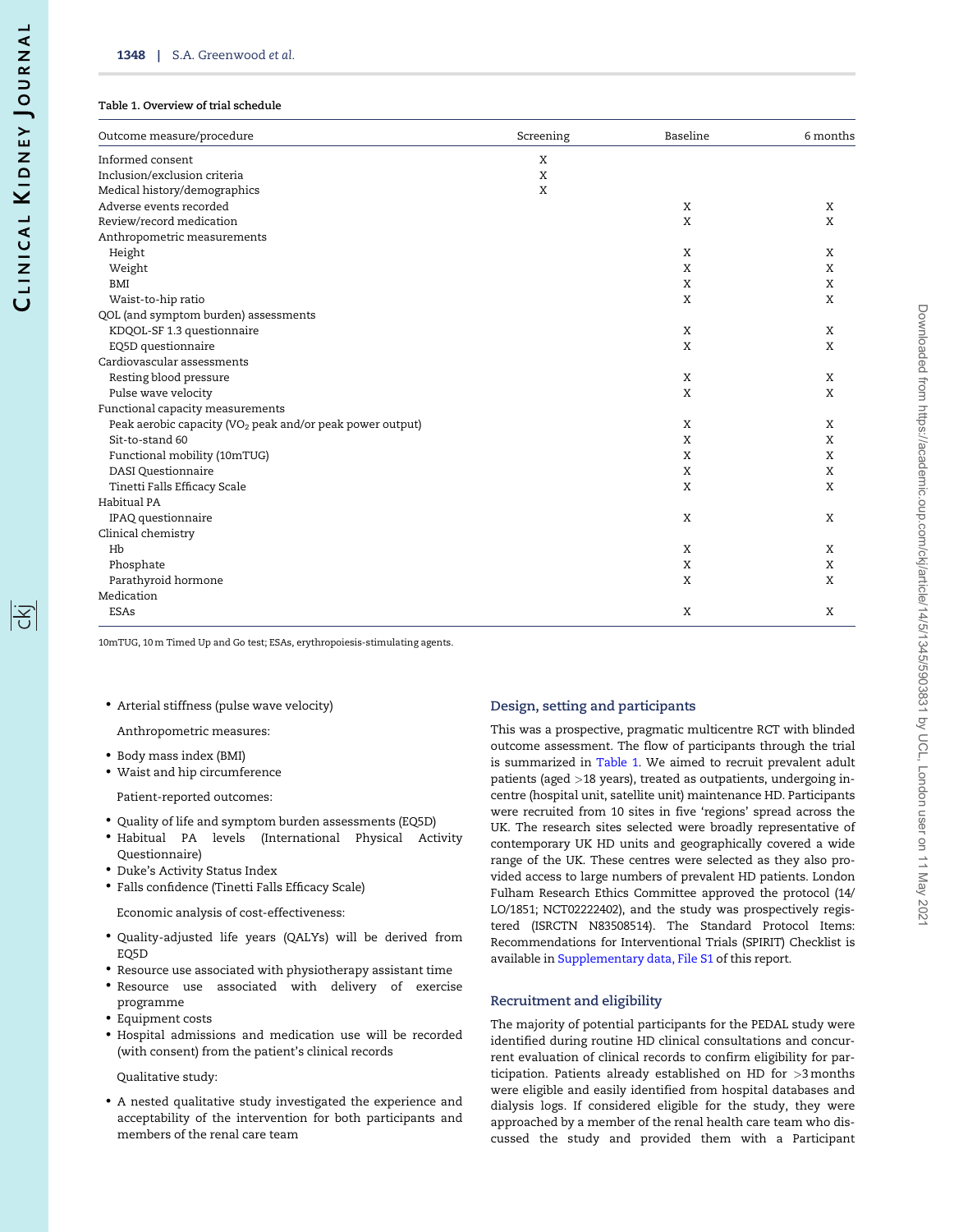<span id="page-4-0"></span>Information Sheet (PIS) with further details to read. After allowing the patient a minimum of 24 h to read and consider the information in the PIS and to consult with family members, the research team approached the patient (usually during the next dialysis session) to answer any questions. If the patient was agreeable to proceed, an appointment was made for familiarization and baseline outcome assessment sessions. Written informed consent was obtained by a member of the research team prior to any study assessments.

#### Inclusion criteria

Prevalent CKD Stage 5 patients receiving maintenance HD therapy for >3 months, who were male or female, aged >18 years and who were able to provide written informed consent.

#### Exclusion criteria

Patients with expected survival on dialysis of <6 months [i.e. those with severe heart failure (New York Heart Association  $\ge$ 3)], patients for whom dialysis withdrawal was being considered, patients likely to receive a live-donor transplant or transfer to peritoneal dialysis in the period of time, all patients within 3 months of initiation of HD (patients in this time frame are generally less clinically stable, many having vascular access procedures performed and with much higher rates of intercurrent events, including death and hospitalization), patients deemed to be clinically unstable by their treating physician, bilateral lower limb amputations, patients with dementia or severe cognitive impairment and other patients unable to give informed consent, patients with psychiatric disorders (who are not treated and stable) and patients who were pregnant.

#### Randomization and blinding

Randomization was conducted via a centrally controlled webbased randomization system, run by the Glasgow Clinical Trials Unit (GCTU). To ensure balanced assignment across critical variables, a minimization algorithm was employed, taking into account baseline age, gender and diabetes status. It was impossible to blind the 'treating' physiotherapy assistants or the participants, and thus the study implemented a blinded outcome assessment and analysis.

#### Intervention arms

Intradialytic exercise prescription and training programme. The intradialytic exercise prescription was based on current PA guidelines for the elderly [[22\]](#page-9-0), and for people with diabetes [\[23\]](#page-9-0) and cardiovascular disease [\[24\]](#page-9-0). These recommend a minimum target amount of 1000 kcal per week be expended in PA for health benefits, with optimal benefits associated with weekly target PA accumulation of 1500–2000 kcal or at least 150 min/ week at moderate-intensity exercise and at least 2 days a week of resistance-based training for muscular endurance and strength gains. As opportunity for structured prescribed exercise was largely restricted to patients' three HD days, the training aim was for the patients to accumulate as great a proportion of this minimum threshold level of 1500 kcal per week via intradialytic exercise, as possible. A target overall volume of exercise was calculated in EE units (kcal/week) using the FIIT principle (Frequency, Intensity, Time, Type) and provided for all patients, with an individualized progression plan towards this goal.

The following progression plan was devised as a general guide:

Introductory/adoption phase. A minimum cycling duration of 21 min/dialysis session was used as a starting point target (150 min of moderate-intensity exercise/7 days). By the end of the first 4 weeks all patients were expected to cycle for 21 min either in  $2 \times 10$  min bouts or continuously at the low end of the moderate exercise intensity range.

The progression requirements were that, by Week 8, all participants should be able to cycle for at least 21 min continuously on the cycle ergometer (63 min/week) at the low end of the moderate exercise intensity range. Minimum target overall volume of exercise prescription was set at 140 kcal/cycling session.

Progression/adoption phase. This phase is expected to last up to 12–14 weeks. During these weeks, emphasis was given on progressing exercise stimulus via duration mainly. A reasonable and achievable exercise target for this group would be a minimum cycling duration of  $\sim$ 21–30 min/dialysis session at moderate intensity. Minimum target overall volume of exercise prescription was set at  $\sim$ 1000–1200 kcal/week or  $\sim$ 170 kcal/dialysis exercise session.

Behaviour development phase. This phase is expected to last up to 24 weeks. All patients should be able to achieve a target duration ranging from 30 to 40 min/dialysis session (90–120 min/ week) at moderate to vigorous exercise intensity (55-70% VO<sub>2</sub> reserve). Minimum target overall volume of exercise was set at  $\sim$ 1500 kcal/week (or  $\sim$ 214 kcal/dialysis session) and this would be achieved via adjustments to duration and intensity.

The prescribed individualized training intensity was derived from a peak aerobic capacity (VO<sub>2</sub>peak) assessment, using a 1min ramp incremental protocol on a cycle ergometer. New exercise intensity ranges were established at the 3-month follow-up assessment point. Exercise prescription was set at a workload corresponding to 40–75% of VO<sub>2</sub> reserve. We also made a note of rate of perceived exertion (RPE), heart rate (HR) and BP responses corresponding to these ranges of exercise intensity during the incremental cycle testing protocol and used these indices to guide and monitor progression until the next planned assessment point (3 months) at which time the exercise prescription was renewed.

Using a modified and custom-made cycle ergometer (MONARK), aerobic exercise was performed in a semirecumbent position, three times per week during the first 2 h of HD. Exercise duration and intensity were recorded and monitored for each exercise session via exercise diaries. Also, RPE, BP and HR were recorded during the training sessions. The energy expenditure goals were deliverable via a progressive increase in intradialytic cycling from short bouts of 8–10 min in duration to start with, to 21–40 min or longer, at the prescribed exercise intensity, resulting in 55, 69 and 75%, respectively, of the 1000 kcal target weekly minimum PA volume being achieved. Twice per week participants also completed lower extremity muscular conditioning exercise, using ankle weights, after the aerobic cycling exercise. Physiotherapy assistants (PTA, band 4 Technical Instructors) were employed in each region to deliver the intradialytic intervention. This role, supervised and quality assured by a regional coordinator, involved the technical implementation of the exercise prescription produced by the regional Research Assistant who was blinded to treatment allocation.

Usual care: HD therapy. Usual care was based on UK Renal Association Guidelines for haemodialysis [[1\]](#page-8-0) and included management of blood pressure (BP), treatment of anaemia, phosphate control and cardiovascular risk mitigation strategies. For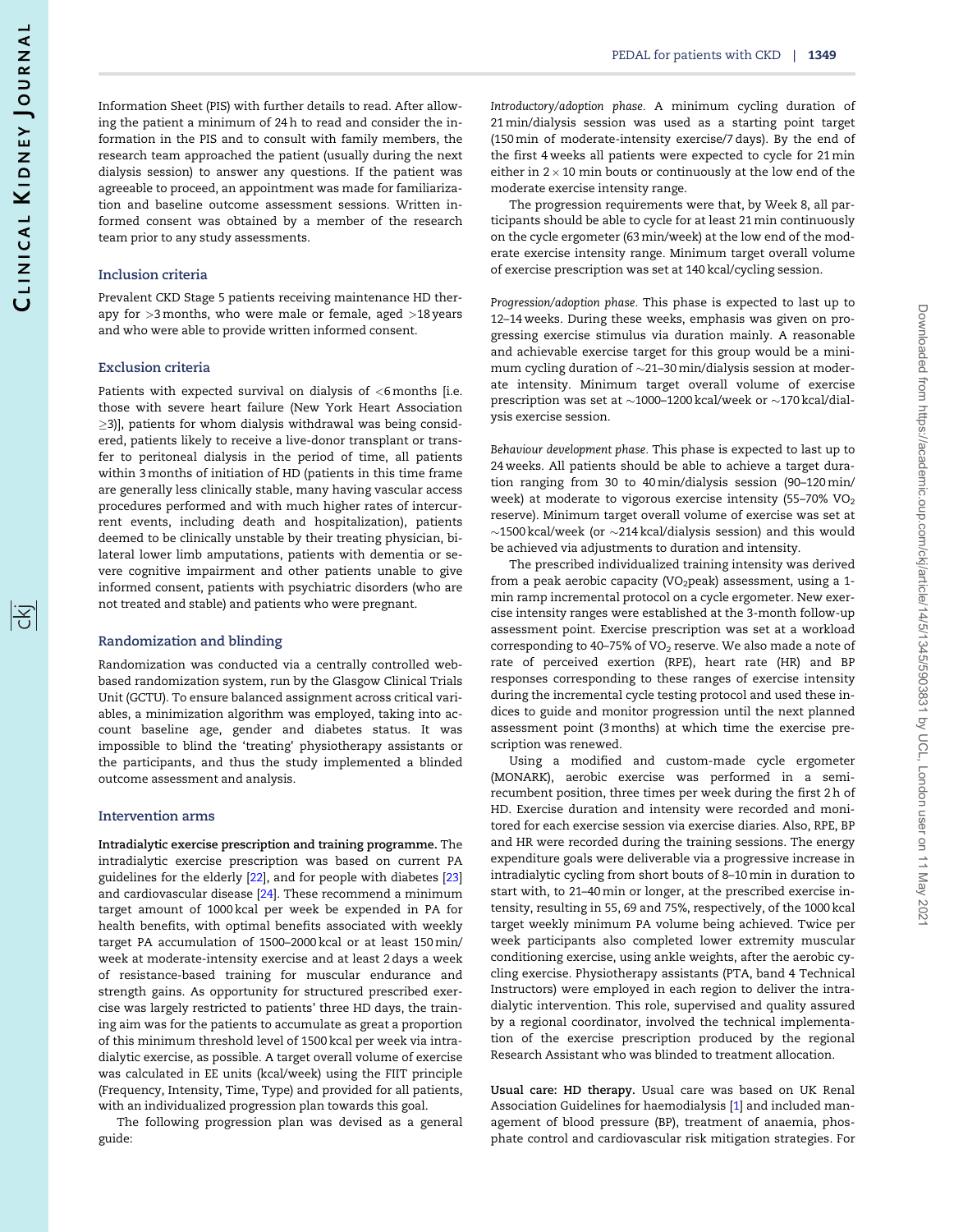<span id="page-5-0"></span>the purposes of the trial, we specified that usual care, in both arms of the trial, should allow all of these treatments to continue unchanged so that we were investigating any additional benefit of the intradialytic exercise training intervention to usual care.

#### Adherence

We attempted to minimize the loss to follow-up in this study by (i) emphasizing to participants the importance of their attendance at follow-up assessments even if they were no longer compliant with the intervention, (ii) reducing outcome assessment appointments to a maximum of two non-dialysis day visits, (iii) using a reminder protocol for non-dialysis day assessment appointments that utilized prompts via the dialysis unit staff, letters and telephone contact, (iii) providing travel remuneration (including, where necessary, taxi costs) and (iv) provision of training in issues related to compliance for all study staff who came into contact with the participants.

#### Assessment outcomes and their measurement

Baseline clinical information and study visits. A summary of the study schedule is shown in [Table 1](#page-3-0). Clinical data including cause of CKD, comorbidities and medications were collected via participant interviews and reviews of clinical databases and records at the baseline study visit. Follow-up data collection was scheduled at 6 months post-randomization. The 6-month follow-up was chosen as the primary outcome time point as this has been reported as the optimum duration for the largest effect sizes following exercise rehabilitation research trials.

#### Primary outcome

The primary endpoint for this study was the change in KDQOL-SF 1.3 PCS between baseline and 6 months. The KDQOL-SF 1.3 is a disease-specific QOL measure. The KDQOL-SF 1.3 questionnaire includes the SF-36 as the generic core plus symptoms/ problems of kidney disease scales. The SF-36 questionnaire has 36 items compiled into eight scales: physical functioning (PF), role functioning/physical (RP), bodily pain, general health (GH), vitality (VT), social functioning (SF), role functioning/emotional (RE) and mental health (MH). These scales are scored from 0 to 100; a higher score is more positive (i.e. less pain or less limitation). Normalized scores representing overall physical functioning and mental functioning are calculated from the individual scales and are presented as the Physical Component Score (PCS) and the mental component scale. The PCS includes the dimensions of PF, RP, bodily pain, GH, VT and SF.

#### Key secondary outcomes

QOL. A documented change in the EQ5D from baseline to 6 months was a key QOL secondary outcome.

Peak aerobic capacity.  $VO<sub>2</sub>peak$  was determined by an incremental cycling exercise tolerance protocol. Breath-by-breath gas exchange was measured using cardiopulmonary exercise testing equipment calibrated prior to each patient assessment. The exercise testing protocol started from a 3-min unloaded cycle, followed by ramp increases in resistance of 15 W/min until one of the following occurred: (i) a plateau in oxygen uptake, (ii) attainment of respiratory exchange ratio  $\geq$ 1.15 or (iii) patient requested to stop. Average oxygen uptake of the final 20 s of the

test was recorded as the VO<sub>2</sub>peak (L/min). Electrocardiogram and HR were continuously monitored, and BP was recorded every 1 or 2 min throughout the ramp incremental test. RPE, using the CR100 RPE scale and angina scale was recorded every minute for safety.

Physical performance tests. Patient physical function was assessed by the sit-to-stand-60 (STS60) test [\[25\]](#page-9-0) and the 10-metre timed-up-go (10mTUG) test [\[26\]](#page-9-0), both of which have been used as accurate and valid measures of lower leg strength, balance, coordination, gait speed and physical function in HD patients.

Anthropometric measures. Measures of height, body mass, BMI and waist circumference were performed.

Cardiovascular risk. Carotid–femoral pulse wave velocity (PWV) is considered the gold standard for non-invasive arterial stiffness assessment in clinical practice [[27\]](#page-9-0) and has been suggested as a surrogate cardiovascular endpoint. This was assessed with the Vicorder system (Skidmore Industries, UK). The Vicorder system is small, portable, non-invasive and non-operator dependant. In addition, it was available in all centres to ensure comparability of the data. Conditions for assessment, as stated by the expert consensus statement by Laurent et al. [[27\]](#page-9-0), were adhered to for all measurements. The measurement protocol by Hickson et al. [[28\]](#page-9-0) was used, mathematically removing the additional femoral segment from the Vicorder standard protocol to correct for any inherent bias at high arterial PWV. The average of three measurements (of 20 consecutive signals) was recorded at each time point. Resting predialysis BP was assessed.

Physical function questionnaires, PA and fear of falling. Patients completed the following questionnaires to capture data about physical activity, activities of daily living and falls: The International Physical Activity Questionnaire Long Form (IPAQ-LF) [[29](#page-9-0)], The Duke Activity Status Index (DASI)—a self-reported 12-item questionnaire that assesses activities of daily living [\[30\]](#page-9-0). The Tinetti Falls Efficacy Scale measured fear of falling [[31\]](#page-9-0).

Blood tests. Clinical blood tests were collected pre-dialysis and included haemoglobin (Hb), serum phosphate and parathyroid hormone.

Medication. Dosages of erythropoiesis-stimulating agents were recorded.

Safety and monitoring of the intervention. Safety and monitoring data included discontinuation from the exercise intervention and permanent study withdrawals with reasons, compliance with the exercise programme and adherence to the exercise prescription and serious adverse events.

All key secondary outcome measures will be reported in the publication of the primary results.

#### Other outcomes

Qualitative study. A constructivist phenomenological approach was used to learn about views and perceptions of participants and build greater understanding of varied perspectives of both service users and providers [\[32](#page-9-0), [33\]](#page-9-0). Focus groups and individual semi-structured interviews were used as most appropriate to the stage of the study and location of data collection. Purposive sampling continued until data saturation was reached and was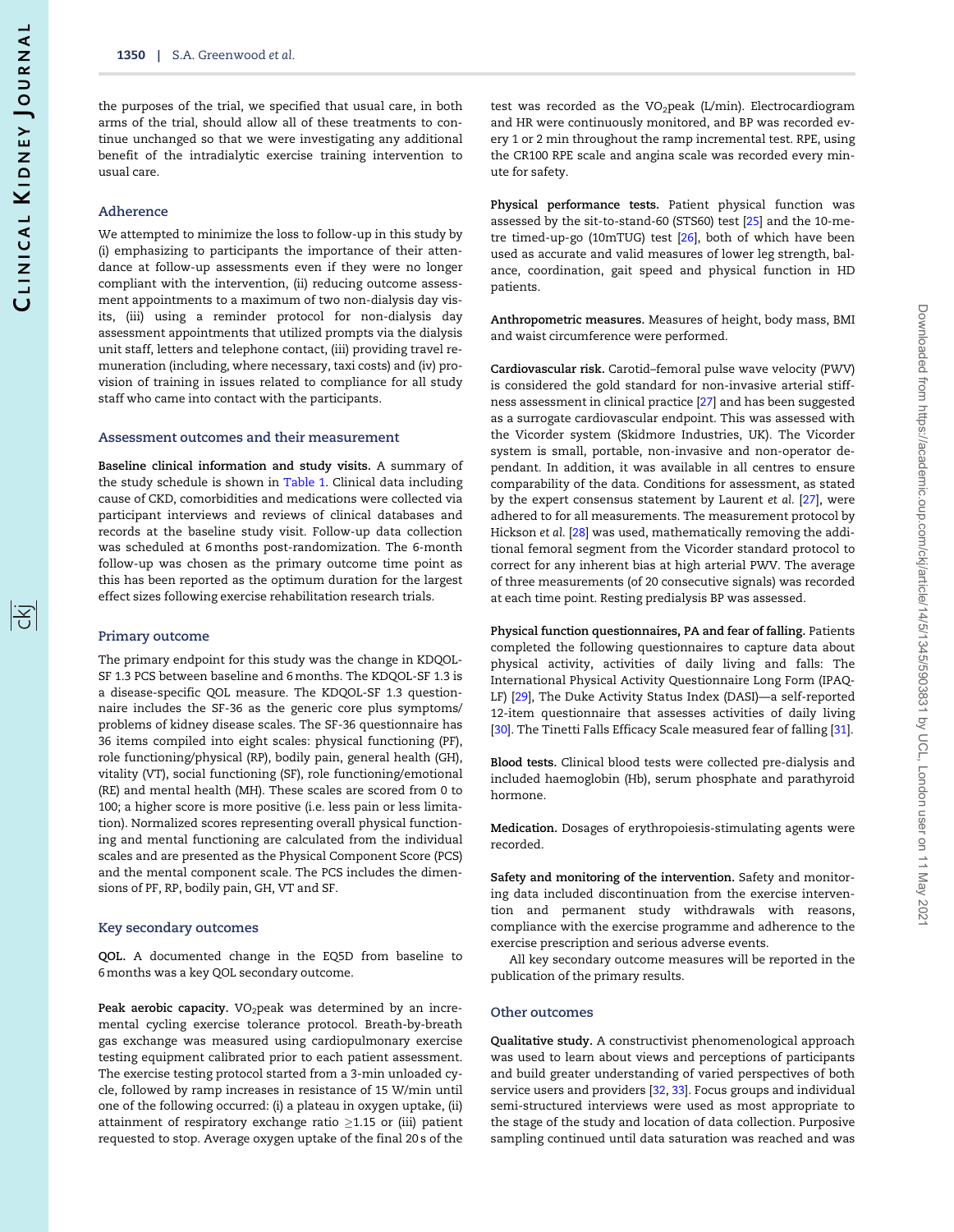序

used to ensure varied experiences and viewpoints were represented, for example, including service users and providers from different study regions, including people in both study arms and people with different participation rates and response to the intervention.

Health economic analysis. QALYs were derived from utility scores generated using a standard UK algorithm from the EQ5D. Resource use associated with physiotherapy assistant time and training (in use of equipment and delivery of personal exercise programmes per patient) time was recorded prospectively using timesheets for the intervention group. Equipment costs were calculated using the annuity method with discounting rates set as per National Institute for Health and Care Excellence (NICE) base case. Hospital admissions and medication use were recorded (with consent) from the patient's clinical records.

#### Sample size

Primary outcome: KDQOL-SF 1.3 PCS. A sample size calculation, based on an assumed difference of 4 points in the PCS score and a standard deviation (SD) of 10 points as seen in the study by Painter et al. [[6\]](#page-9-0), and conservatively comparing 6-month KDQOL-SF 1.3 PCS between groups by two-sample t-test (twosided 5% significance level), resulted in a sample size of 133 completers per group with 83% power to detect a mean difference of four points in KDQOL-SF 1.3 PCS. To allow for a 30% loss to follow-up over 6 months as seen in Phase II trials [[23](#page-9-0)], 190 participants per group were suggested to be randomized. This sample size calculation did not take into account adjustment for baseline PCSs. Subsequent analysis of within-trial change in the PCS from baseline, adjusted for baseline levels and randomization minimization variables, suggests that the study will have 80% power to detect a four-point difference with only 87 participants per group with complete data at baseline and 6 month follow-up. Likewise, 115 participants per group would be needed if a zero score is imputed for deaths prior to 6 months.

Key secondary outcome. Analysis of blinded within-trial data adjusting for baseline levels and randomization minimization variables suggest that a study of 44 participants per group would have 90% power to detect the minimum clinically important difference in peak aerobic capacity of 3.5 mL/kg/min (1 MET).

#### Statistical analyses

A full statistical analysis plan will be signed off prior to database lock and study unblinding.

Descriptive statistics of clinical and socio-demographic variables at baseline are presented split by treatment group.

Primary outcome. The primary outcome measure (change from baseline to 6 months in KDQOL-SF 1.3 PCS) will be compared between the control and intervention groups using a normal linear model adjusting for baseline KDQOL-SF 1.3 PCS and the randomization minimization variables. The findings will be presented as the (adjusted) mean difference (95% confidence interval) between the treatment groups. The main analysis will be carried out on research participants with PCS assessments from baseline to 6 months. Two sensitivity analyses will also be carried out, first imputing a score of zero for those who die prior to 6 months and secondly, based on all participants with a baseline PCS using the method of multiple imputation.

Secondary outcomes. Other continuous outcomes will be analysed as for the primary outcome. The Bonferroni correction will be applied for multiple comparisons between groups.

Binary outcomes will be compared between treatment groups using logistic regression models adjusting for baseline value. The results will be reported as the adjusted odds ratio, with a 95% confidence interval.

Time-to-event outcomes will be calculated as time from randomization and will be compared between treatment groups using Cox proportional hazards regression models. The results will be reported as the adjusted hazard ratio for intervention versus control, with a 95% confidence interval.

Data involving counts of events will be compared between treatment groups using negative binomial regression models adjusting for length of follow-up. The results will be reported as the adjusted treatment effect, with a 95% confidence interval.

Subgroup analyses. The effect of treatment on the primary outcome will be compared between those who have an exercise prescription at baseline (those who have VO<sub>2</sub>peak at baseline) and those who do not. This will be done using a linear regression model predicting the primary outcome from treatment, whether or not exercise prescription at baseline is available, and the interaction of both variables, adjusting for minimization variables.

Within the intervention group, the primary outcome will be compared between those who have completed <30% of the expected exercise sessions, those who have completed  $\geq$ 30% but  $<$ 50%, those who have completed  $\ge$ 50% but  $<$ 70%, and those who have completed >70% of the expected exercise sessions. This will be done using a linear regression model predicting the primary outcome from the above categories for the expected exercise sessions completed, adjusting for minimization variables.

The primary outcome will also be assessed comparing the control group with the three completer groups defined above.

In addition, the relation of percentage of sessions completed at 6 months follow-up to the primary outcome will be analysed in two ways:

- As a linear regression predicting the primary outcome from the percentage of sessions completed at 6 months follow-up, adjusting for baseline PCS and minimization variables, in the intervention group only.
- As linear regression predicting primary outcome from the percentage of sessions completed at 6 months follow-up, adjusting baseline PCS for minimization variables, in all patients, setting the percentage of sessions completed to 0 in the control group.

Safety analyses. Discontinuations from the intervention and permanent study withdrawals and their reasons will be tabulated as will adherence to the exercise prescription. Serious adverse events will be tabulated by system organ class and body system. The safety analysis is based on collection of and description of all hospitalizations for any cause whether related, possibly related or unrelated, and all other reported Serious Adverse Events (SAEs).

#### Data monitoring and quality assurance

The trial was coordinated by a Trial Management Group (TMG), consisting of the Chief Investigator, GCTU Assistant Director and Senior Clinical Trial Manager and a statistician. The Trial Manager coordinated the study and was accountable to the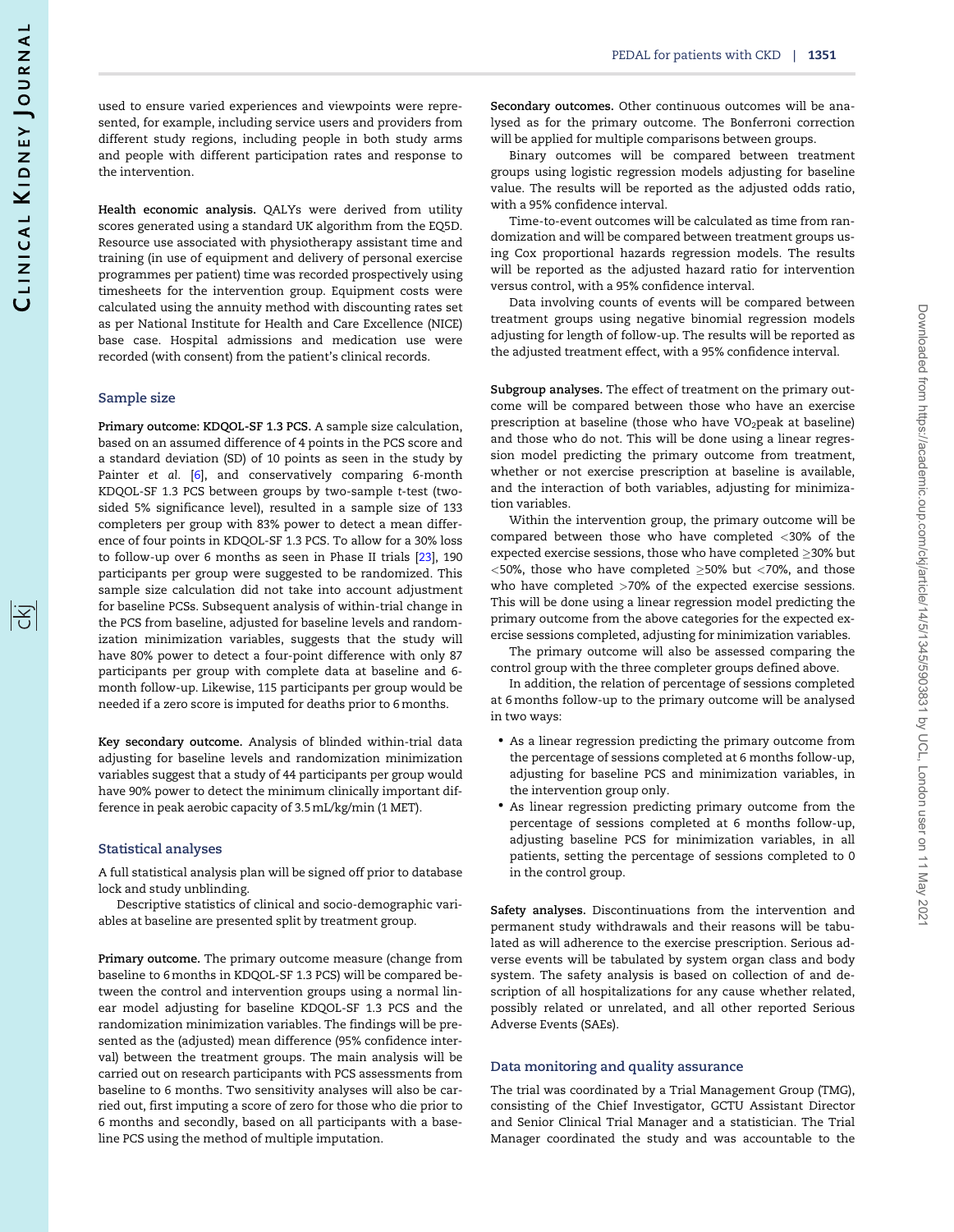| Characteristic                            | Value                                              | N   | Summary             |
|-------------------------------------------|----------------------------------------------------|-----|---------------------|
| Age (years)                               | Mean (SD)                                          | 335 | 59.4 (14.7)         |
|                                           | Median (Q1, Q3)                                    |     | 59.3 (48.8-70.5)    |
| Gender                                    | n (%) Female                                       | 335 | 126 (37.6)          |
| Ethnicity                                 | n (%) White                                        |     | 169 (50.4)          |
|                                           | n (%) Black Caribbean                              |     | 47 (14.0)           |
|                                           | n (%) Black African                                | 335 | 68 (20.3)           |
|                                           | n (%) South Asian (Indian, Pakistani, Bangladeshi) |     | 39 (11.6)           |
|                                           | n (%) Chinese                                      |     | 2(0.6)              |
|                                           | n (%) Other                                        |     | 10(3.0)             |
| Weight (kg)                               | Mean (SD)                                          | 333 | 80.5 (20.1)         |
|                                           | Median (Q1, Q3)                                    |     | 77.5 (66.0-91.7)    |
| BMI $(kg/m2)$                             | Mean (SD)                                          | 333 | 28.7(6.7)           |
|                                           | Median (Q1, Q3)                                    |     | 27.8 (24.0-32.2)    |
| Smoking                                   | n (%) Current                                      | 335 | 42 (12.5)           |
|                                           | n (%) Former                                       |     | 98 (29.3)           |
|                                           | n (%) Never                                        |     | 195 (58.2)          |
| SBP (mmHg)                                | Mean (SD)                                          | 332 | 136.1 (21.9)        |
|                                           | Median (Q1, Q3)                                    |     | 135.0 (121.3-150.8) |
| DBP (mmHg)                                | Mean (SD)                                          | 332 | 73.6 (14.1)         |
|                                           | Median (Q1, Q3)                                    |     | 73.0 (63.3-82.0)    |
| Peripheral vascular disease               | n (%) Yes                                          | 335 | 11(3.3)             |
| <b>Diabetes</b>                           | n (%) Yes                                          | 335 | 132 (39.4)          |
| Hypertension                              | n (%) Yes                                          | 335 | 261 (77.9)          |
| Hyperlipidaemia                           | n (%) Yes                                          | 335 | 71 (21.2)           |
| Previous MI                               | n (%) Yes                                          | 335 | 41 (12.2)           |
| Heart failure                             | n (%) Yes                                          | 335 | 32(9.6)             |
| Cerebrovascular events                    | n (%) Yes                                          | 335 | 26(7.8)             |
| Cardiovascular conditions                 | n (%) Yes                                          | 335 | 69 (20.6)           |
| Musculoskeletal and orthopaedic condition | n (%) Yes                                          | 335 | 43 (12.8)           |
| Hb(g/L)                                   | Mean (SD)                                          | 320 | 110.3 (13.5)        |
|                                           | Median (Q1, Q3)                                    |     | 110.0 (102.0-119.0) |
| CRP(mg/L)                                 | Mean (SD)                                          | 315 | 14.5 (19.9)         |
|                                           | Median (Q1, Q3)                                    |     | $7.0(3.0-17.1)$     |
| URR (%)                                   | Mean (SD)                                          | 318 | 71.5(8.1)           |
|                                           | Median (Q1, Q3)                                    |     | 72.7 (67.0-77.0)    |

Continuous variables are shown as mean (SD) or median (Q1, Q3).

SBP, systolic blood pressure; DBP: diastolic blood pressure; CRP, C-reactive protein; URR, urea reduction ratio; MI, myocardial infarction.

Chief Investigator. The Central Trial Office (King's College Hospital & Glasgow Clinical Trials Unit) provided support to each site. The Trial Office was responsible for randomization, collection of data in collaboration with the research coordinator, data processing and analysis. Publication and dissemination of the study results will be coordinated by the Trial Office in collaboration with the Chief Investigator and Investigators. A Trial Steering Committee (TSC) was established to oversee the conduct and progress of the trial. The study's funder, National Institute for Health Research (NIHR) HTA, formally appointed the chair and members after the nominations from the TMG. A charter was drawn up to describe membership, roles and responsibilities of the TSC. The Independent Data Monitoring Committee was an independent group of experts, consisting of a nephrologist, physiotherapist, lay member and a statistician, who monitored patient safety and treatment efficacy data while the clinical trial was ongoing; the primary mandate of this committee was to protect patient safety.

#### Baseline characteristics of randomized participants

Of the 335 randomized patients, 62.4% were male (Table 2). The median [interquartile range (IQR)] age was 59.3 (48.8–70.5) years. Half of the randomized population was white and 34.3% was Black African/Black Caribbean. The mean (SD) weight was 80.5 (20.1) kg and most participants were classified as overweight or obese [median (IQR) BMI of 27.8 (24.0–32.2) kg/m<sup>2</sup>]. Thirteen percent reported a musculoskeletal or orthopaedic condition, and patients had an Hb between 100 and 120 g/dL at baseline.

#### Prior cardiovascular events and risk factors

A history of major adverse cardiovascular events affected the minority of participants, reflecting the incident nature of the population; prior stroke and myocardial infarction were present in 8 and 12% of the cohort, respectively. A history of heart failure or peripheral vascular disease was recorded for 4 and 10% of participants, respectively. At baseline, 78% had hypertension, 39% had diabetes, 21% had hyperlipidaemia and 58% had never smoked.

#### Ethics approval and consent to participate

London Fulham Research Ethics Committee approved this protocol (14/LO/1851). The study was prospectively registered (ISRCTN N83508514).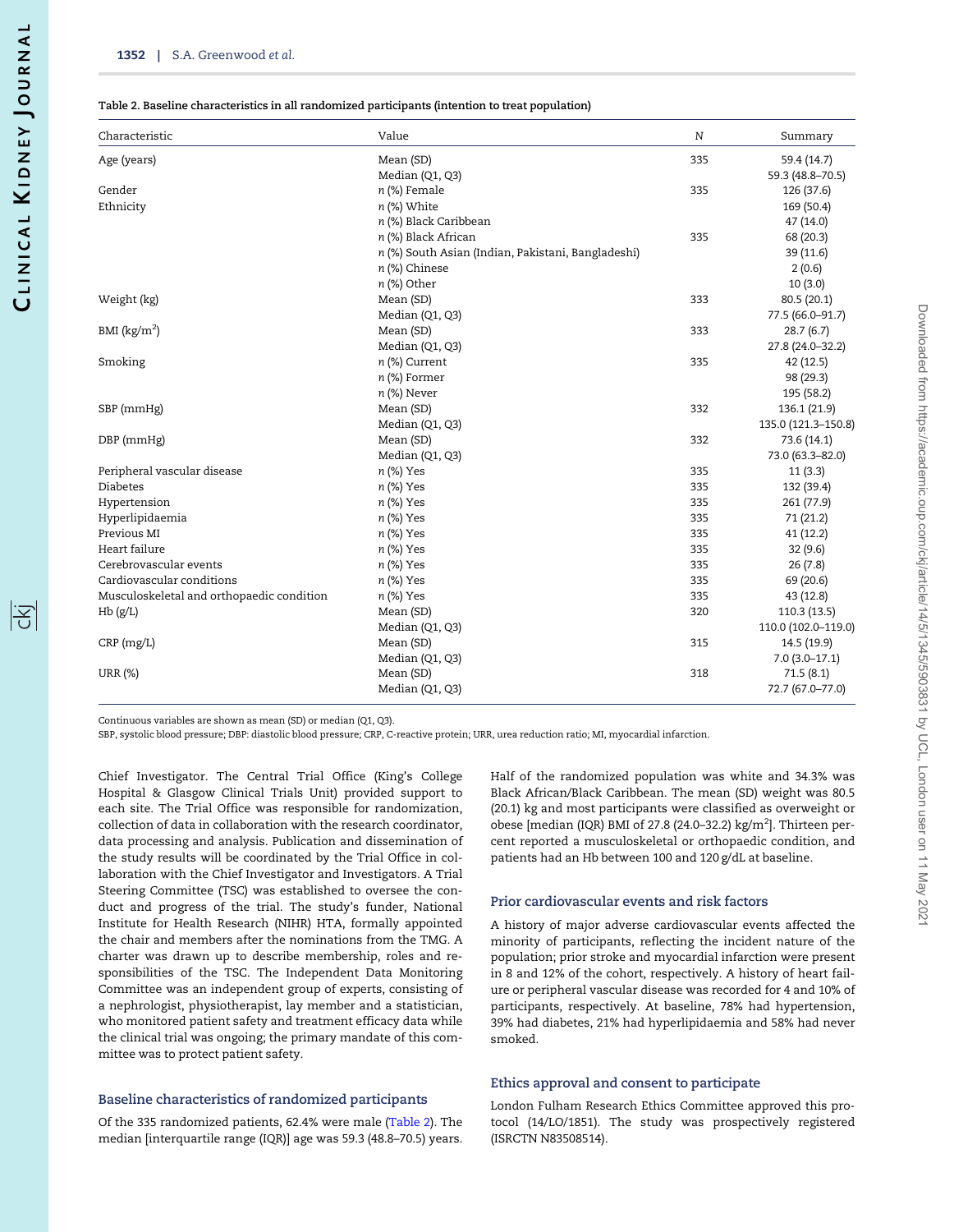序

<span id="page-8-0"></span>Findings from the study will be disseminated at national and international conferences. All data published from this study will be available if requested in writing from the chief investigator.

#### Trial status

The current version is Version 5, 20 June 2019. Recruitment finished on 31 April 2019. The study completed on 28 February 2020. Trial sponsor: King's College Hospital, Denmark Hill, London SE5 9RS, UK.

## **DISCUSSION**

Physical inactivity and impaired physical function are strongly associated with increased morbidity, mortality and reduced health-related QOL in HD patients [[2,](#page-9-0) [3\]](#page-9-0). However, these patients do not usually receive formal exercise-based rehabilitation as part of routine care. Physical inactivity is a modifiable risk factor and exercise interventions designed to improve physical function and reduce sedentary behaviours may improve health-related outcomes and be cost-effective in the longer term. However, despite the evidence from a number of systematic reviews on the potential efficacy of exercise training interventions for patients with dialysis-dependent CKD [[8–21\]](#page-9-0), there remains a pressing need for high-quality evidence from RCTs in order to evaluate the clinical benefit and costeffectiveness of intradialytic exercise. Without this evidence, there is unlikely to be any traction in the commissioning of routine exercise-based interventions for patients with dialysisdependent CKD, including intradialytic exercise training. In addition, it is essential that cost-effectiveness information is generated to aid decision making around the potential value of the clinical implementation of an exercise delivery pathway for patients on HD [\[20](#page-9-0)].

The primary aim of the PEDAL study was to determine whether intradialytic exercise training, in comparison with usual care, improves health-related QOL in CKD Stage 5 patients receiving maintenance HD therapy. This will be the first large multicentre RCT that has been appropriately powered to investigate the effect of intradialytic exercise rehabilitation, delivered pragmatically by physiotherapy assistants, on health-related QOL in patients receiving HD therapy.

The baseline demographic data of the PEDAL trial cohort broadly aligns with the 'real-world' dialysis population in the UK as detailed by the latest data from the UK Renal Registry [[34\]](#page-9-0) and also the Proactive IV irOn Therapy in hemodiALysis patients (PIVOTAL) trial, a recent large interventional study conducted in UK renal units [[35](#page-9-0)]. Baseline age, sex, BMI, BP, diabetes prevalence and the proportion of current smokers are all similar to UK Renal Registry data [[34\]](#page-9-0). However, the current study included a larger proportion of Black African and Black Caribbean participants, and a lesser proportion of White participants, than what is representative of the broader prevalent dialysis population in the UK. The baseline data are similar to most dialysis populations worldwide [[36–](#page-9-0)[39\]](#page-10-0). There are some differences in rates of diabetes prevalence, with lower rates in our patient cohort compared with dialysis populations in the USA and

Asia, which may limit application of the results to all other dialysis populations.

The results of the PEDAL trial will address a significant knowledge gap in the promotion and prescription of exercise for patients receiving HD therapy. If the study demonstrates that the exercise intervention is beneficial, there will be a strong case for implementation of intradialytic exercise training for patients with similar inclusion/exclusion criteria who are receiving HD therapy. The study was 'open-label' and that does increase the risk of bias in favour of the intervention. We did however attempt to mitigate this with blinded assessments. The PEDAL study was deliberately designed to be a pragmatic intervention that could be implemented with relative ease. There is potential for the results of the PEDAL study to be realized by patients in participating trial centres who have equipment and personnel immediately, and for the results to be used to aid national and international commissioning of intradialytic exercise training programmes.

## PATIENT CONSENT

Not applicable.

#### SUPPLEMENTARY DATA

[Supplementary data](https://academic.oup.com/ckj/article-lookup/doi/10.1093/ckj/sfaa107#supplementary-data) are available at ckj online.

#### FUNDING

This study was funded by a grant from The National Institute for Health Research (grant number: NIHR-HTA 12/ 23/09). The views expressed in this publication are those of the authors and not necessarily those of the National Health Service, the National Institute for Health Research or the Department of Health. The funders had no role in the design, collection, analysis, interpretation of the data or writing of this protocol.

#### AUTHORS' CONTRIBUTIONS

Authorship followed ICMJE guidelines. S.A.G., J.M., P.A.K., I.C.M., I.F., A.C.S. and T.H.M. were responsible for the inception and design of the project and prepared the manuscript. S.A.G., S.B., J.B., I.D., K.F., I.F., P.A.K., M.K., J.M., I.C.M., C.-M.M., C.R., M.W.T., P.C.T., D.C.W., M.Y., S.M., C.W., S.K. and T.H.M. contributed to the design of the study, provided methodological input and contributed to manuscript development. All authors read and approved the final manuscript.

#### CONFLICT OF INTEREST STATEMENT

The authors declare that they have no competing interests.

#### REFERENCES

[1](#page-2-0). Ashby D, Borman N, Burton J et al. Renal Association Clinical Practice Guideline on Haemodialysis. BMC Nephrol 2019; 20: 379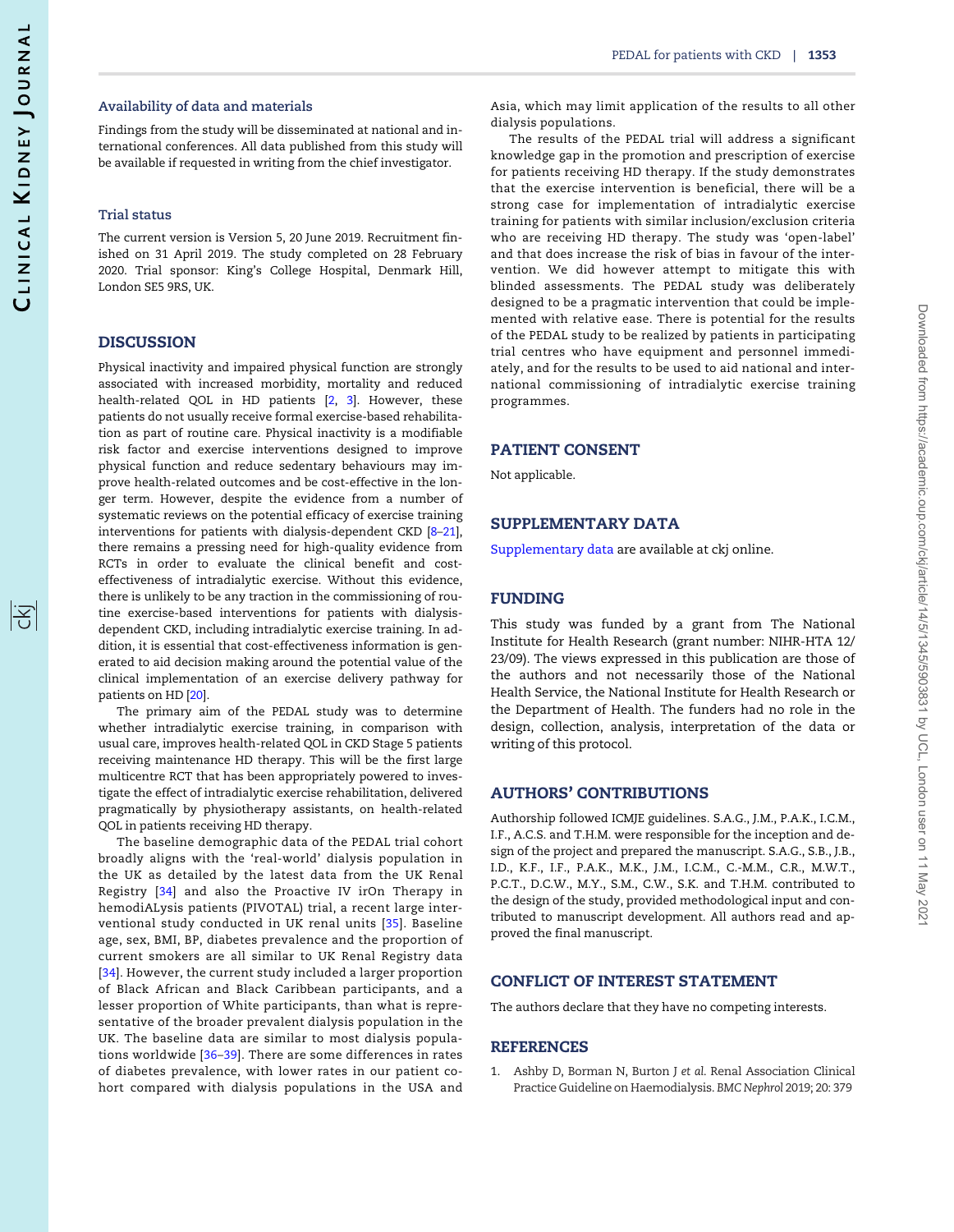- <span id="page-9-0"></span>[2](#page-2-0). Stack AG, Molony DA, Rives T et al. Association of physical activity with mortality in the US dialysis population. Am J Kidney Dis 2005; 45: 690–701
- [3](#page-2-0). Sietsema KE, Amato A, Adler SG et al. Exercise capacity as a predictor of survival among ambulatory patients with endstage renal disease. Kidney Int 2004; 65: 719–724
- [4](#page-2-0). Knight EL, Ofsthun N, Teng M et al. The association between mental health, physical function, and hemodialysis mortality. Kidney Int 2003; 63: 1843–1851
- [5](#page-2-0). Lowrie EG, Curtin RB, LePain N et al. Medical outcomes study short form-36: a consistent and powerful predictor of morbidity and mortality in dialysis patients. Am J Kidney Dis 2003; 41: 1286–1292
- [6](#page-2-0). Painter P, Carlson L, Carey S et al. Physical functioning and health-related quality-of-life changes with exercise training in hemodialysis patients. Am J Kidney Dis 2000; 35: 482–492
- [7](#page-2-0). DeOreo PB. Hemodialysis patient-assessed functional health status predicts continued survival, hospitalization, and dialysisattendance compliance. Am J Kidney Dis 1997; 30: 204–212
- [8](#page-2-0). Heiwe S, Jacobson SH. Exercise training for adults with chronic kidney disease. Cochrane Database Syst Rev 2011; 5: CD003236
- 9. Heiwe S, Jacobson SH. Exercise training in adults with CKD: a systematic review and meta-analysis. Am J Kidney Dis 2014; 64: 383–393
- 10. Cheema BS, Chan D, Fahey P et al. Effect of progressive resistance training on measures of skeletal muscle hypertrophy, muscular strength and health related quality of life in patients with chronic kidney disease: a systematic review and meta-analysis. Sports Med 2014; 44: 1125–1138
- 11. Segura-Orti E. Exercise in hemodialysis patients: a literature systematic review. Nefrologia 2010; 30: 236–224
- 12. Smart N, Steele M. Exercise training in haemodialysis patients: a systematic review and meta-analysis. Nephrology (Carlton) 2011; 16: 626–632
- 13. Salhab N, Karavetian M, Kooman J et al. Effects of intradialytic aerobic exercise on hemodialysis patients: a systematic review and meta-analysis. J Nephrol 2019; 32: 549–566
- 14. Sheng K, Zhang P, Chen L et al. Intradialytic exercise in hemodialysis patients: a systematic review and meta-analysis. Am J Nephrol 2014; 40: 478–490
- [15](#page-2-0). Chung YC, Yeh ML, Liu YM. Effects of intradialytic exercise on the physical function, depression and quality of life for haemodialysis patients: a systematic review and metaanalysis of randomised controlled trials. J Clin Nurs 2017; 26: 1801–1813
- [16](#page-2-0). Pu J, Jiang Z, Wu W et al. Efficacy and safety of intradialytic exercise in haemodialysis patients: a systematic review and meta-analysis. BMJ Open 2019; 9: e020633
- [17](#page-2-0). Young HML, March DS, Graham-Brown MPM et al. Effects of intradialytic cycling exercise on exercise capacity, quality of life, physical function and cardiovascular measures in adult haemodialysis patients: a systematic review and metaanalysis. Nephrol Dial Transplant 2018; 33: 1436–1445
- 18. Huang M, Lv A, Wang J et al. Exercise Training and Outcomes in Hemodialysis Patients: Systematic Review and Meta-Analysis. Am J Nephrol 2019; 50: 240–254
- 19. Zhao QG, Zhang HR, Wen X et al. Exercise interventions on patients with end-stage renal disease: a systematic review. Clin Rehabil 2019; 33: 147–156
- [20](#page-2-0). Clarkson MJ, Bennett PN, Fraser SF et al. Exercise interventions for improving objective physical function in patients with end-stage kidney disease on dialysis: a systematic review and meta-analysis. Am J Physiol Renal Physiol 2019; 316: F856–F872
- [21](#page-2-0). Gomes Neto M, de Lacerda FFR, Lopes AA et al. Intradialytic exercise training modalities on physical functioning and health-related quality of life in patients undergoing maintenance hemodialysis: systematic review and meta-analysis. Clin Rehabil 2018; 32: 1189–1202
- [22](#page-4-0). Department of Health, Social Services and Public Safety, Scottish Government, Welsh Government, Department of Health. Start Active, Stay Active: A Report on Physical Activity from the Four Home Countries' Chief Medical Officers 2011 (online). [http://www.dh.gov.uk/en/Publicationsandstatistics/](http://www.dh.gov.uk/en/Publicationsandstatistics/Publications/PublicationsPolicyAndGuidance/DH_128209) [Publications/PublicationsPolicyAndGuidance/DH\\_128209 \(11](http://www.dh.gov.uk/en/Publicationsandstatistics/Publications/PublicationsPolicyAndGuidance/DH_128209) [February 2020, date last accessed\)](http://www.dh.gov.uk/en/Publicationsandstatistics/Publications/PublicationsPolicyAndGuidance/DH_128209)
- [23](#page-4-0). Colberg SR, Albright AL, Blissmer BJ et al. Exercise and type 2 diabetes: American College of Sports Medicine and the American Diabetes Association: joint position statement. Exercise and type 2 diabetes. Med Sci Sports Exerc 2010; 42: 2282–2303
- [24](#page-4-0). Fleg JL, Forman DE, Berra K et al. Secondary prevention of atherosclerotic cardiovascular disease in older adults: a scientific statement from the American Heart Association. Circulation 2013; 128: 2422–2446
- [25](#page-5-0). Segura-Orti E, Martinez-Olmos FJ. Test-retest reliability and minimal detectable change scores for sit-to-stand-to-sit tests, the six-minute walk test, the one-leg heel-rise test, and handgrip strength in people undergoing hemodialysis. Phys Ther 2011; 91: 1244–1252
- [26](#page-5-0). Abe Y, Matsunaga A, Matsuzawa R et al. Determinants of slow walking speed in ambulatory patients undergoing maintenance hemodialysis. PLoS One 2016; 11: e0151037
- [27](#page-5-0). Laurent S, Cockcroft J, Van Bortel L et al.; on behalf of the European Network for Non-invasive Investigation of Large Arteries. Expert consensus document on arterial stiffness: methodological issues and clinical applications. Eur Heart J 2006; 27: 2588–2605
- [28](#page-5-0). Hickson SS, Butlin M, Broad J et al. Validity and repeatability of the Vicorder apparatus: a comparison with the SphygmoCor device. Hypertens Res 2009; 32: 1079–1085
- [29](#page-5-0). Lee PH, Macfarlane DJ, Lam TH et al. Validity of the International Physical Activity Questionnaire Short Form (IPAQ-SF): a systematic review. Int J Behav Nutr Phys Act 2011; 8: 115
- [30](#page-5-0). Coutinho-Myrrha MA, Dias RC, Fernandes AA et al. Duke Activity Status Index for cardiovascular diseases: validation of the Portuguese translation. Arq Bras Cardiol 2014; 102: 383–390
- [31](#page-5-0). Tinetti ME, Richman D, Powell L. Falls efficacy as a measure of fear of falling. J Gerontol 1990; 45: P239–243
- [32](#page-5-0). Crotty M. The foundations of social research: Meaning and perspective in the research process. London, Thousand Oaks, CA: Sage Publications, 1998
- [33](#page-5-0). Grbich C. Qualitative research in health. An introduction. London: Sage, 1999
- [34](#page-8-0). Evans K, Pyart R, Steenkamp R et al. UK renal registry 20th annual report of the renal association. Nephron 2018; 139: 1–12
- [35](#page-8-0). Macdougall IC, White C, Anker SD et al., on behalf of the PIVOTAL Trial investigators. Randomized trial comparing proactive, high-dose versus reactive, low-dose intravenous iron supplementation in hemodialysis (PIVOTAL): study design and baseline data. Am J Nephrol 2018; 48: 260–268
- 36. Saran R, Robinson B, Abbott KC et al. US Renal Data System 2018 Annual Data Report: epidemiology of kidney disease in the United States. Am J Kidney Dis 2019; 73: A7–A8
- 37. Goodkin DA, Bragg-Gresham JL, Koenig KG et al. Association of comorbid conditions and mortality in hemodialysis